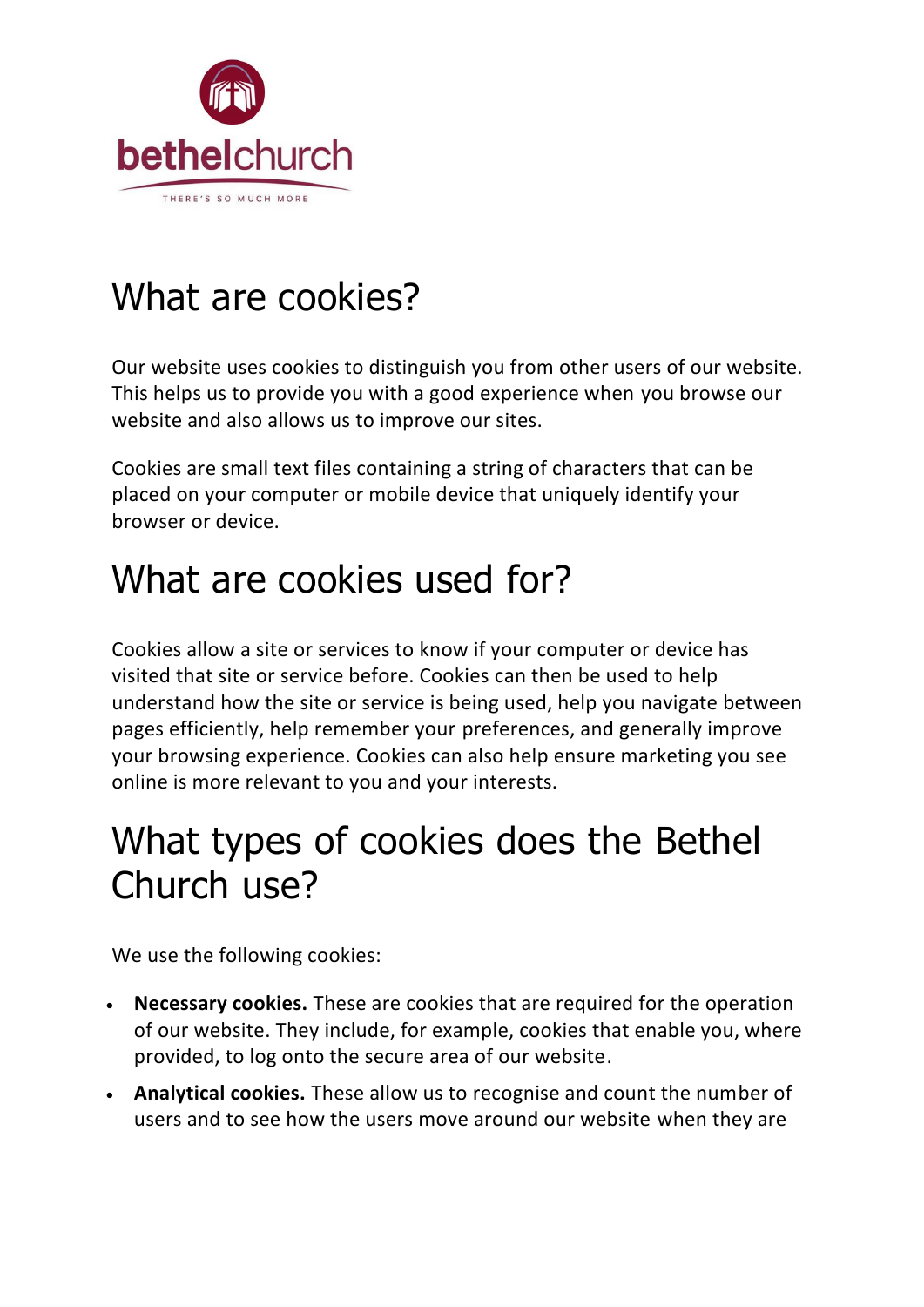

using it. This helps us to improve the way our website works, for example, by ensuring that users are finding what they are looking for easily.

• **Marketing cookies.** These allows us to serve up relevant content to users who interact with us across different online platforms including our website, social media platforms and other digital services we provide.

You can find more information about the individual cookies we use and the purposes for which we use them in the table below:

| Cookie                                           | <b>Domain</b>    | Purpose                                                                                                                                                                                                                                                                                                                                                                                                                                                  | Type of<br>cookie |
|--------------------------------------------------|------------------|----------------------------------------------------------------------------------------------------------------------------------------------------------------------------------------------------------------------------------------------------------------------------------------------------------------------------------------------------------------------------------------------------------------------------------------------------------|-------------------|
| <b>Universal</b><br><b>Analytics</b><br>(Google) | www.google.com   | These cookies are used to collect<br>information about how visitors use<br>our website. We use the information<br>to compile reports and to help us<br>improve the website. The cookies<br>collect information in an anonymous<br>form, including the number of visitors<br>to the website and blog, where<br>visitors have come to the website<br>from and the pages they visited.<br><b>Read Google's overview of privacy</b><br>and safeguarding data | Analytical        |
| YouTube                                          | www.youtube.com  | We embed videos from our official<br>YouTube channel using YouTube's<br>privacy-enhanced mode. This mode<br>may set cookies on your computer<br>once you click on the YouTube video<br>player, but YouTube will not store<br>personally-identifiable cookie<br>information for playbacks of<br>embedded videos using the privacy-<br>enhanced mode.<br>Read YouTube's embedding videos<br>information page.                                              | Necessary         |
| <b>Facebook</b><br><b>Pixel</b>                  | www.facebook.com | These cookies are used to track<br>visitor activity on our website and<br>allow us to track when visitors are                                                                                                                                                                                                                                                                                                                                            | Marketing         |